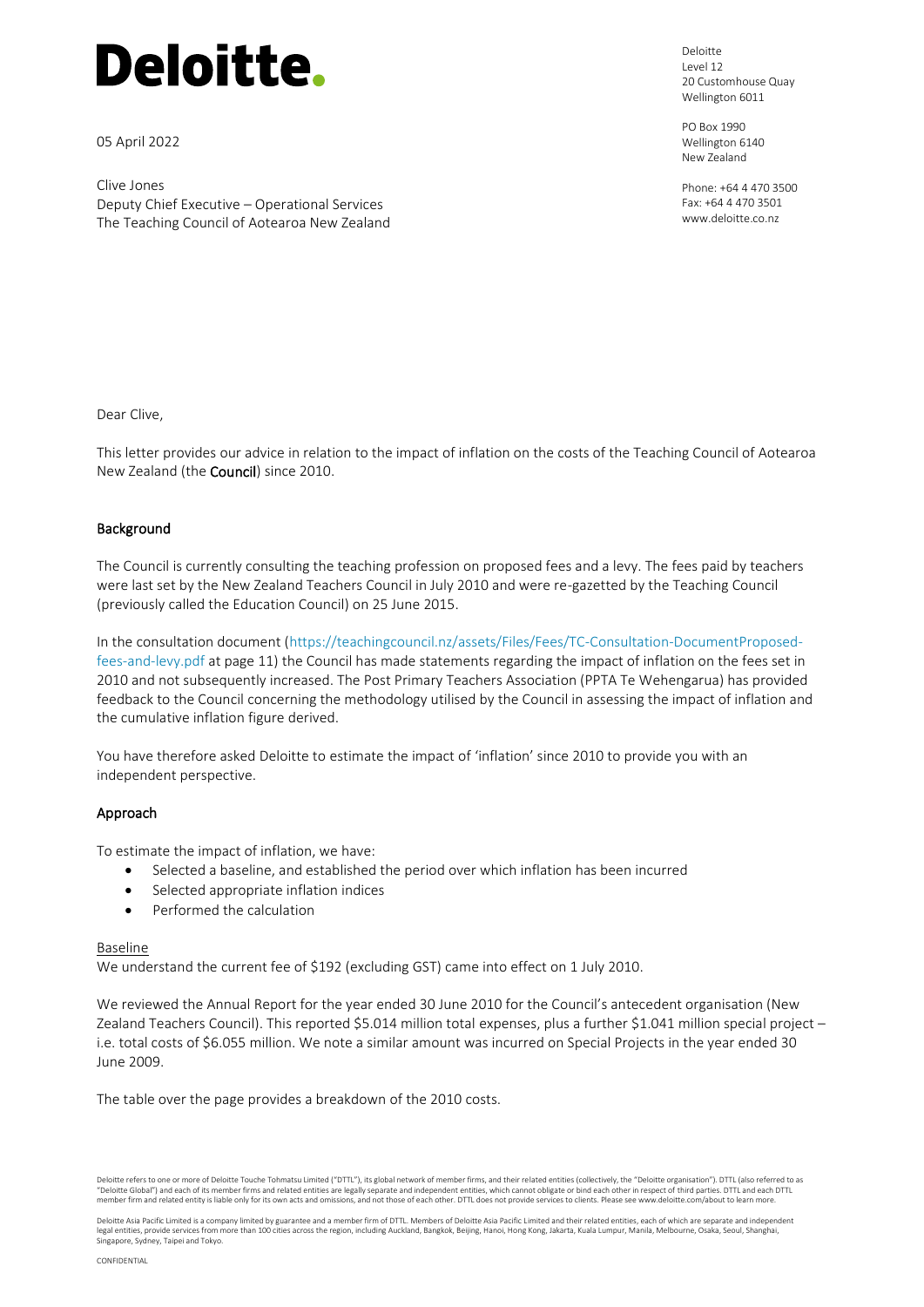# Deloitte.

# Cost information

| Cost                                      | Actual \$ |
|-------------------------------------------|-----------|
| (A) Employee Benefit Costs                | 2,720,103 |
| (B) Depreciation and Amortisation Expense | 169,167   |
| (C) Other Operating Expenses              | 2,124,482 |
| (D) Total Expenses                        | 5,013,752 |
| (E) Special Projects                      | 1,041,090 |
| (F) Total Costs                           | 6,054,842 |

Source: New Zealand Teachers Council Annual Report for the year ended 30 June 2010

In order to assess the impact of inflation, we will use these costs as the baseline.

We do not know to what extent inflation expectations were taken into account at the time the fee was set in 2010. We assume the fee was reasonable as at 1 July 2010 – and therefore 46 quarters of inflation have been incurred since to 31 December 2021 (being 11 full years and 2 additional quarters).

#### Appropriate inflation indices

We believe it is appropriate to use separate indices for personnel costs and other costs. For the Council, we would recommend using the following:

- LCIQ.SG31Z9 for personnel costs: This is the first level of breakdown within the overall Labour Cost Index (LCI) published by Statistics New Zealand, and represents the public sector overall. While there are more detailed public sector indices, the Council does not fit squarely within any one of these – but we consider it more "public-sector-like" than "private-sector-like". Being based in Wellington, the Council competes in the same talent market as many other public sector entities (spanning local, regional and national government) and has some similar roles (e.g. Policy Analysts).
- PPIQ.SQN900000 for all other costs: This is the overall, all industries, Producers Price Index (Inputs) published by Statistics New Zealand. While there are more detailed Producers Price Indices, we do not consider the Council is clearly in any one of those sub-categorisations, and would therefore use this overall index.

While it can certainly be argued that other indices could be used (e.g. more specifically central government Labour Cost or the Consumer Price Index, rather than a Producers Price Index) we do not think those would necessarily be more accurate, nor would we expect differences in results to be material. We believe a Producers Price Index is a better indicator of changes in input costs for organisations than a Consumer Price Index.

The chart below shows the movement of the above indices since 30 June 2010.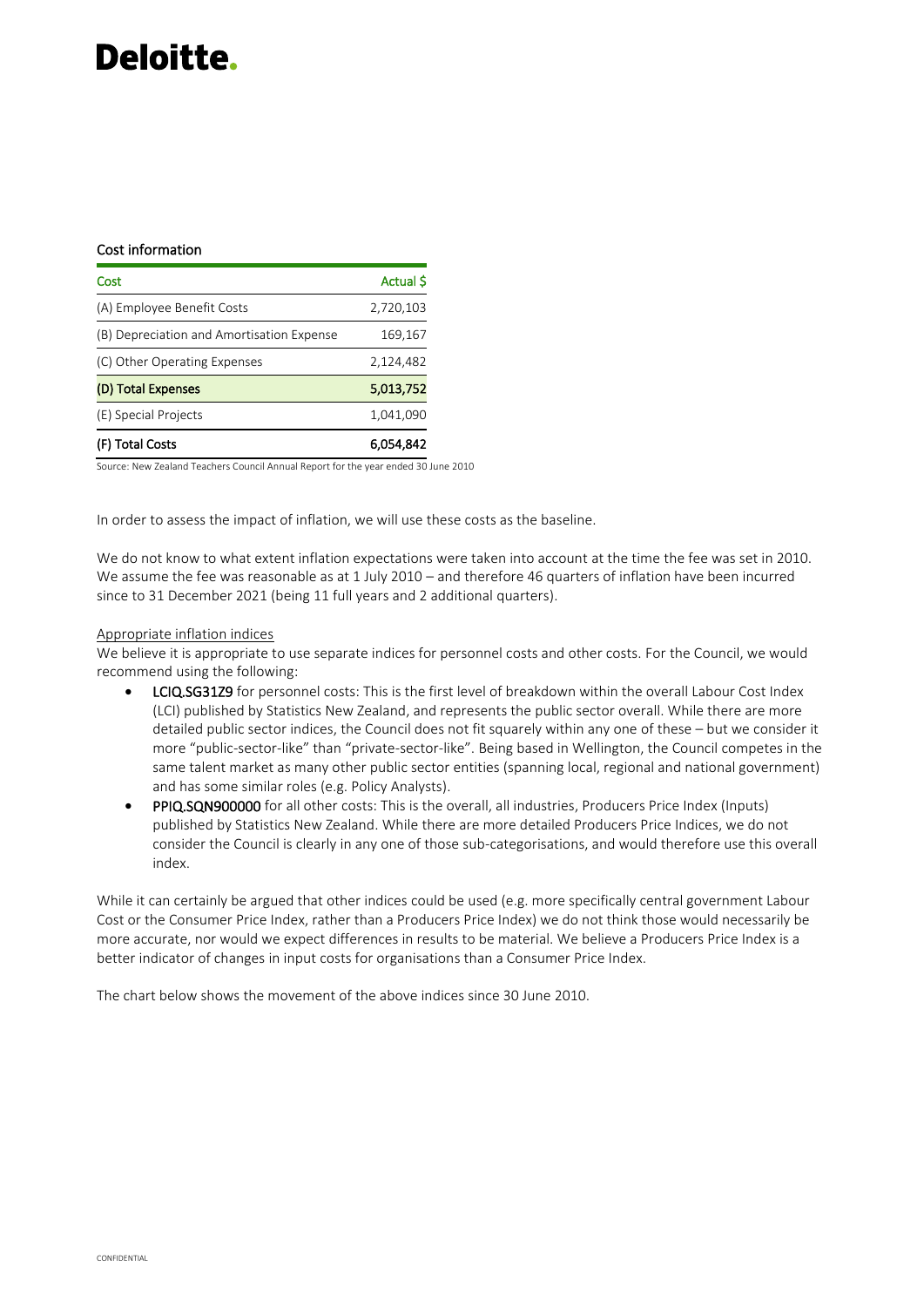# Deloitte.



# Movement of selected LCI and PPI over the last 46 quarters

Source: Statistics New Zealand

While changes in the LCI have been reasonably steady, changes in the PPI have fluctuated significantly. Over the course of the 46 quarters, the two indices show a similar overall rate of increase.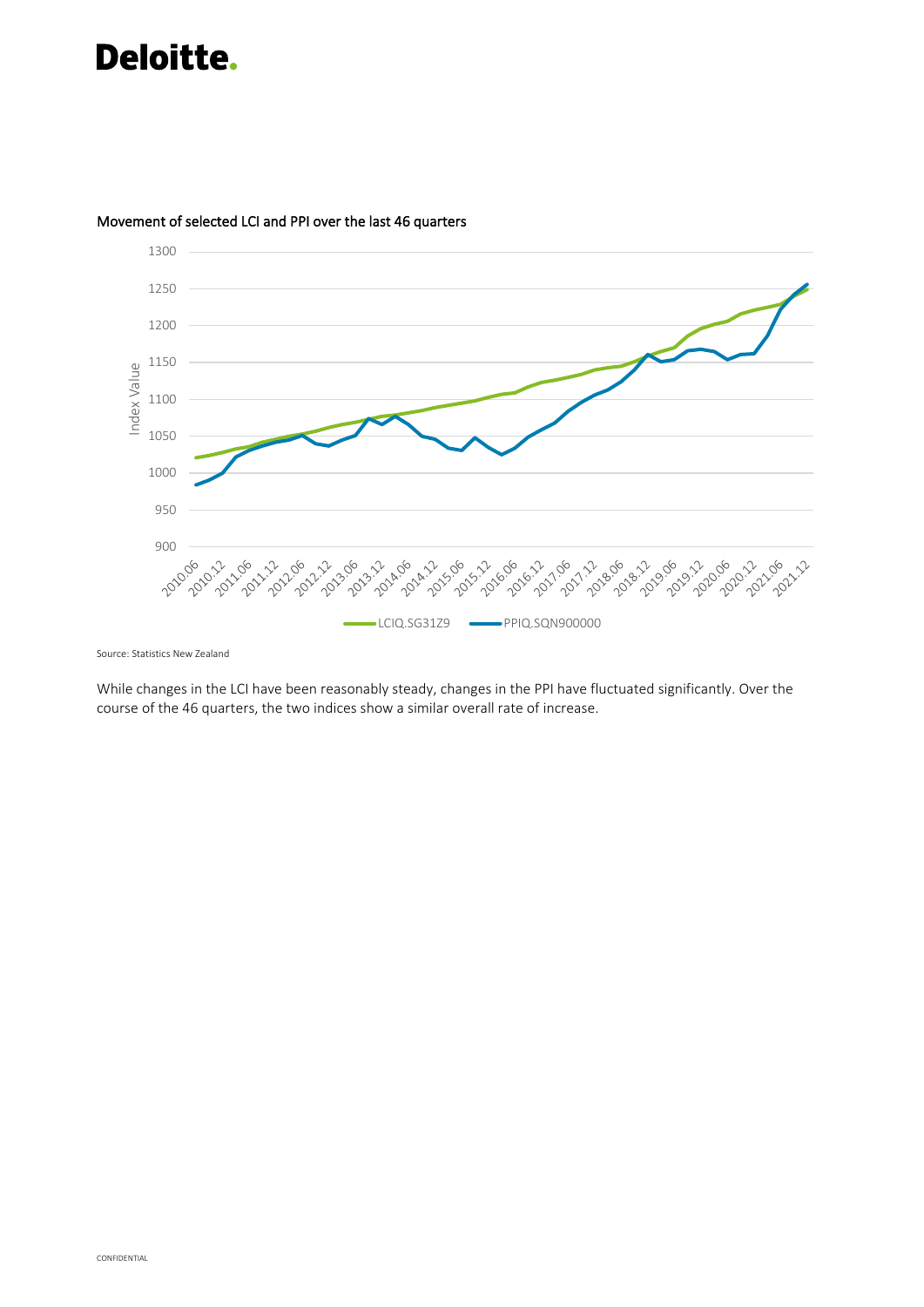# Deloitte.

## Calculation

We do not know the composition of the Special Projects costs in terms of personnel and other costs. We believe a reasonable assumption would be that this cost is split in the same proportion between personnel and other as the Council's other expenses from the Annual Report.

Therefore, we assume the following relative proportions between personnel and other costs:

| Cost type           | Percentage | Derivation from table above |
|---------------------|------------|-----------------------------|
| Personnel Costs     | 54.3%      | (A) / (D)                   |
| Non-Personnel Costs | 45.7%      | $[(B) + (C)] / (D)$         |
| Total               | 100.0%     |                             |

We now apply the indices to estimate the impact on each cost type and overall:

| Cost type                    | <b>Personnel Costs</b> | <b>Non-Personnel Costs</b> | Total   |
|------------------------------|------------------------|----------------------------|---------|
| Starting Point (out of 100)  | 54.3                   | 45.7                       | 100     |
| Index Value 30 June 2010     | 1021                   | 984                        |         |
| Index Value 31 December 2021 | 1249                   | 1256                       |         |
| Index Ratio                  | 1.2233                 | 1.2763                     |         |
| End Point (adds to 124.753)  | 66.426                 | 58.327                     | 124.753 |

Therefore, we estimate the impact of inflation on the Council's costs has been 24.75%.

## Conclusion and limitations

We do not believe this type of estimation is an exact science, and other approaches, using different indices or different details of costs, may yield different results. We note the New Zealand economy is currently experiencing higher inflation than has been the case for some time, and therefore the topic of inflation – including how it is accounted for in short- and medium- term forecasts – is likely to gain greater importance.

As noted in our report dated 2 February 2022, the relevant test as set out in section 479(1) of the Education and Training Act 2020 is whether the costs of the Teaching Council of Aoteroa New Zealand are "actual and reasonable" in respect of the roles and duties set out in legislation. A historic analysis of inflation since 2010 against the then role of an antecedent entity to the Council, under a different legislative framework, is of very limited relevance to the current legislative test.

Please note our estimate has been developed for the sole benefit and use of the Council. In developing this estimate, Deloitte has relied upon and assumed, without independent verification, the accuracy and completeness of all information provided to us by the Council and otherwise publicly available. Deloitte expresses no opinion on the accuracy, reliability and completeness of such information.

To the maximum extent permitted by law, Deloitte, its partners, principals, employees and agents exclude and disclaim all liability (including without limitation, in contract, in tort including in negligence, or under any enactment), and shall not be liable in respect of any loss, damage or expense of any kind (including indirect or consequential loss) which are incurred as a result of the reader's use of this estimate, or caused by this letter in any way, or which are otherwise consequent upon the gaining of access to or reading of the document by the reader.